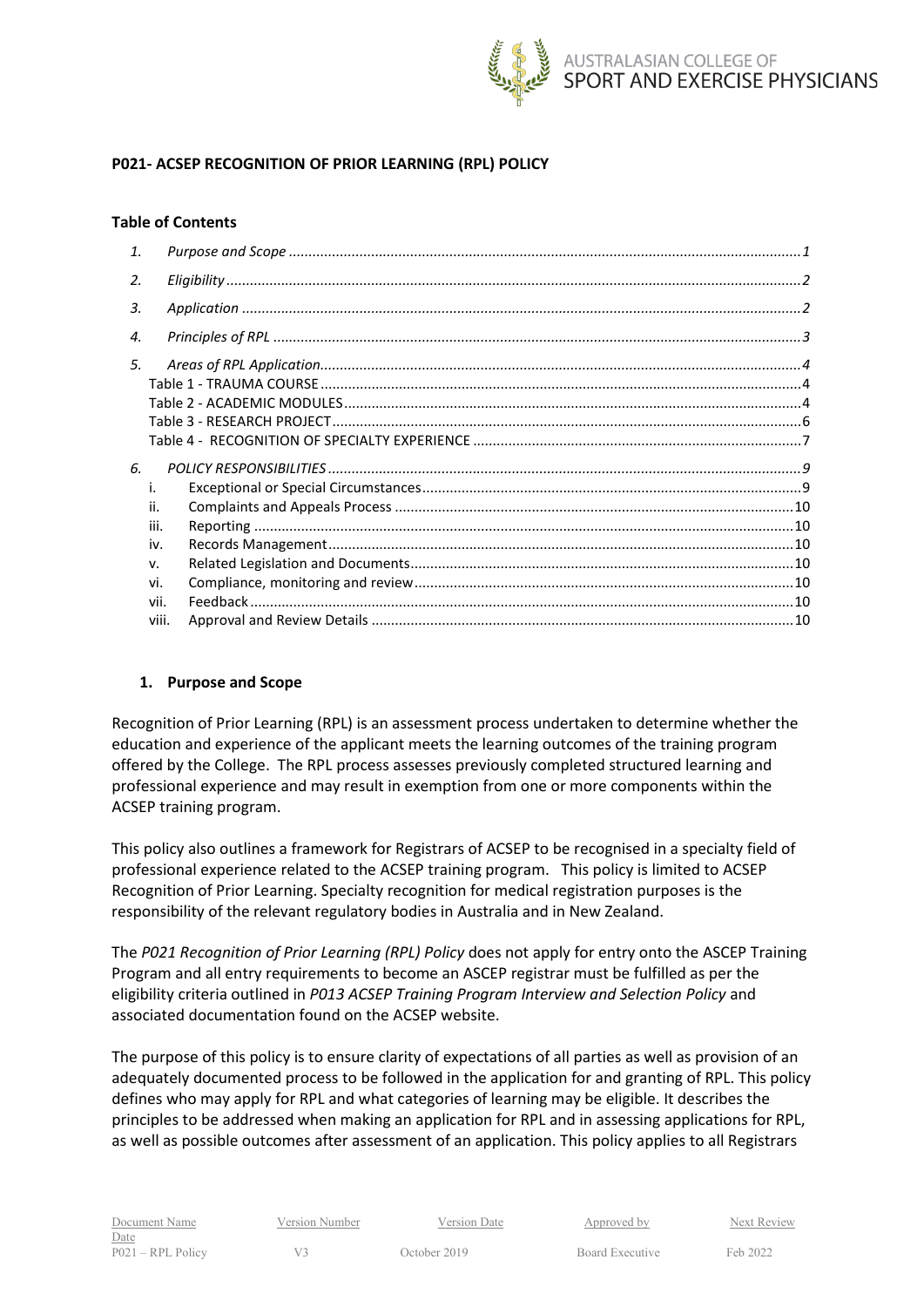

of the ACSEP training program in Australia and New Zealand and is in keeping and in accordance with the College's policy on antidiscrimination.

A key tenet of ACSEP education is that all training should be prospectively approved. This is based on the educational rationale that learning should be planned in order to ensure it is educationally robust and meets rigorous ACSEP standards. However, ACSEP also recognises that there are exceptional circumstances where prospective approval of training is not possible and gives Registrars the opportunity to apply for RPL in order to avoid unnecessary duplication of learning. The areas which are eligible for RPL are:

- 1. ACSEP TRAUMA COURSE
- 2. ACSEP ACADEMIC MODULES
- 3. ACSEP RESEARCH PROJECT
- 4. RECOGNITION OF SPECIALTY EXPERIENCE (e.g. SEM Teams, Sports and Events)

## <span id="page-1-0"></span>**2. Eligibility**

To be eligible to apply for RPL, the applicant must be accepted onto the ASCEP Training Program as a Registrar. The learning experience outlined in the RPL application must have been completed prior to entry to the relevant ACSEP Training Program.

It is important to note that not all Masters/PhDs/alternate courses/projects will be equivalent to ACSEP Training Program Requirements. The applicant must research relevant course information and policies to determine the equivalence of their experience in building their evidence portfolio. Applicants are advised to consult the current ACSEP Training Manual and Website for the latest Training Program and Curriculum requirements.

RPL application(s) must be submitted prior to entry to the relevant ASCEP training component or course/event; and, the learning experience must meet the standards set by the *Principles of RPL*. If seeking to complete an alternative course/project to those offered within the ACSEP Training Program (for example, academic modules), the applicant is advised to seek assistance from the relevant committee prior to completing the alternate course to determine the likelihood/eligibility of that course for RPL.

### <span id="page-1-1"></span>**3. Application**

Applications for RPL must be made using the ACSEP RPL Application form (see appendix A of this document). It is the responsibility of the applicant to provide all supporting evidence and documentation required to support their request for RPL. An application fee is payable at the time of application and details for the application process and associated fees for each of the areas where RPL will be considered are listed in each table below. Each application will be assessed to determine if the completed prior learning is deemed equivalent to that of the relevant ACSEP Training Program Requirement at that point in time.

Once the RPL application has been approved and the applicant has been advised, the applicant remains subject to all ASCEP regulations and assessment requirements relating to all other training from when they commenced the program and all subsequent years until Fellowship has been obtained. The details of the four areas in which Recognition of Prior Learning can currently be requested for the ACSEP Training Program are set out in the tables below: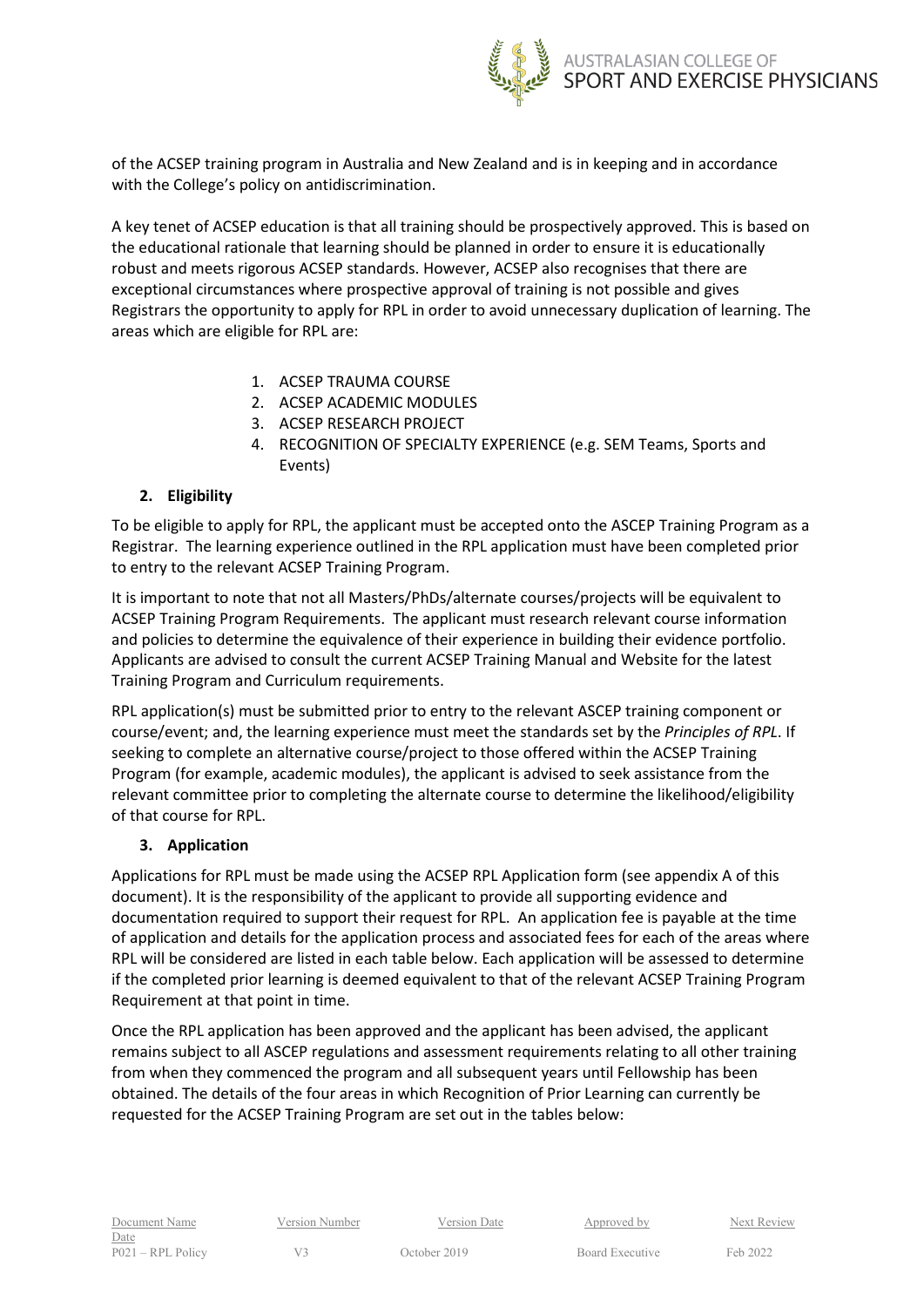

### <span id="page-2-0"></span>**4. Principles of RPL**

- 1) **Validity** The learning experience should be relevant to the training program. Validity of the learning experience is assessed through alignment with the learning objectives as set in ACSEP Training Program, and consideration of content, level of training and clinical/medical experience.
- 2) **Authenticity** The learning experience must have been undertaken by the applicant, and the information in the application must be true and accurate.
- 3) **Currency**  The learning experience should indicate up-to-date knowledge and skills in relation to the intended area of training. The experience must have been completed not more than five years prior to entry to the relevant training program.
- 4) **Reliability** Reliability refers to the consistency or repeatability of the competency. The assessment tools used to provide evidence of competency should be reliable and comparable to that of the ACSEP Training Program.
- 5) **Comparability** Comparability ensures that the learning experience undertaken has similar value to that of the ACSEP Training Program. The learning experience should be comparable in terms of content, breadth of experience, level of responsibility, rigor of training requirements, assessment process, supervision and credibility of training setting.
- 6) **Continuity** To ensure the learning experience was focused, effective and valuable, all applications must outline experience undertaken over a sustained time period unless a minimum approvable training period is otherwise stipulated in the relevant training program handbook.
- 7) **Timeliness** Applications for RPL must be received within three months of entry to the relevant training program. Applications received outside this timeframe will not be accepted.
- 8) **Evidence-based** The applicant must provide sufficient evidence that the experience demonstrates the learning outcomes that have been achieved to consider its applicability and relevance.
- 9) **Maximum Time** To ensure the integrity of the ACSEP Training Program RPL will be granted for a maximum of 12 months of training time, or in exceptional circumstances up to 24 months may be considered.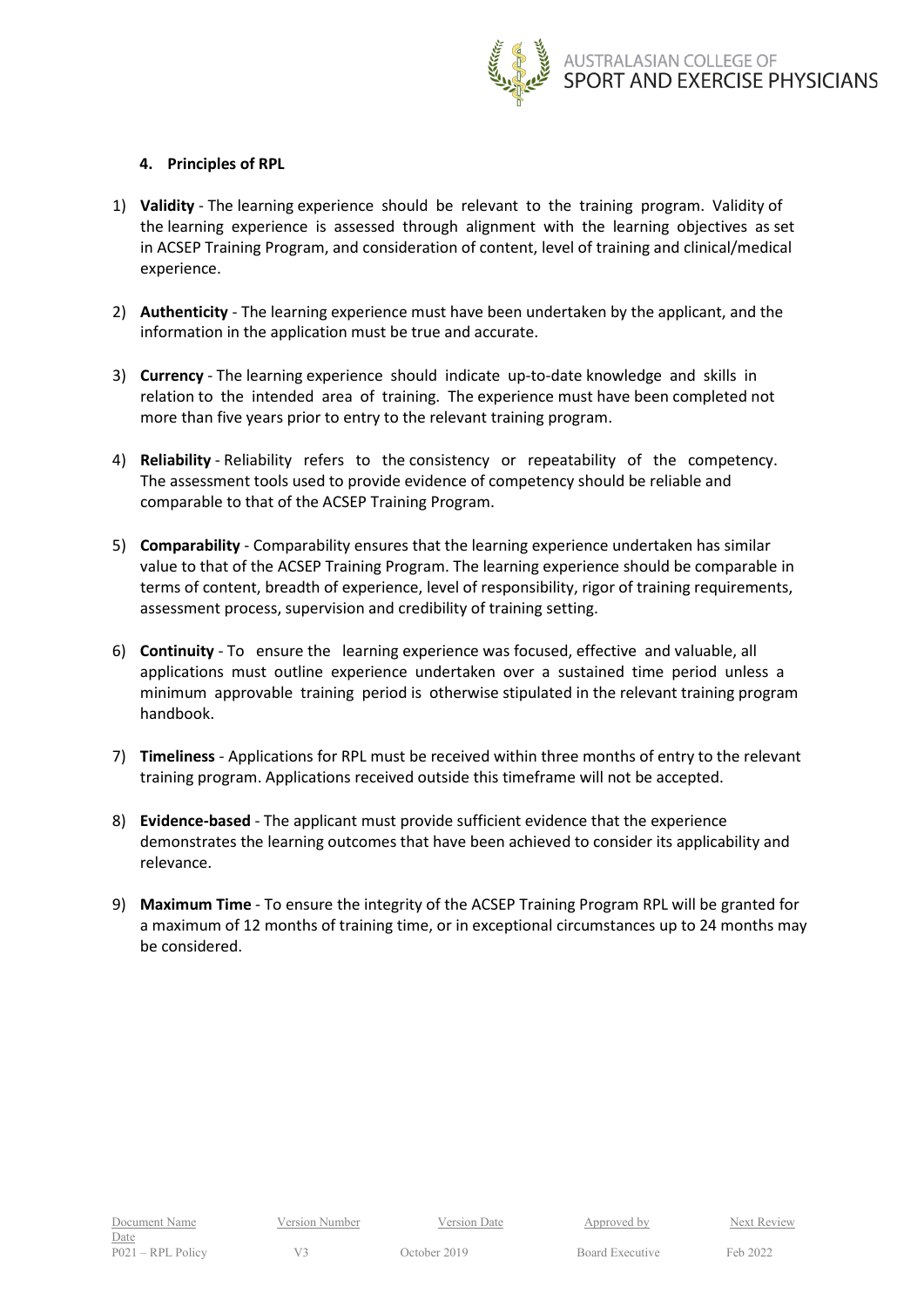

## <span id="page-3-0"></span>**5. Areas of RPL Application**

#### <span id="page-3-1"></span>**Table 1 - TRAUMA COURSE**

| <b>TRAUMA COURSE</b>                                       |                                                                                                                                                                                                                 |
|------------------------------------------------------------|-----------------------------------------------------------------------------------------------------------------------------------------------------------------------------------------------------------------|
| <b>PRIOR COURSE DETAILS</b>                                | 1) A course equivalent to, or higher than, the applicable ACSEP<br>Advanced or Refresher MOST Course                                                                                                            |
| <b>COMMENCEMENT/</b><br><b>COMPLETION PERIOD</b>           | 1) Completed up to 2 years prior to commencing the ACSEP<br><b>Training Program</b><br>2) Alternate Trauma course completed during the ACSEP Training<br>Program                                                |
|                                                            | The Registrar completes the ACSEP RPL Application form, and<br>1)<br>attaches the evidence to support the request (e.g. a certificate<br>of course completion) to Registrars@acsep.org.au for<br>consideration. |
| <b>APPLICATION PROCESS &amp;</b><br><b>APPLICABLE FEES</b> | 2) The ACSEP RPL Application form will be allocated to a member<br>of the Training Committee for assessment. The applicant will<br>be advised via email of the outcome.                                         |
|                                                            | 3) If the RPL is approved, there is no processing fee and no<br>allocation of ACSEP MOST course/material. The applicant is<br>deemed as having satisfied the Trauma Course Requirement<br>for that year.        |
|                                                            | If RPL is not approved, the Registrar is required to complete<br>4)<br>the relevant Trauma course as stipulated within the Training<br>Manual with associated fees.                                             |

# <span id="page-3-2"></span>**Table 2 - ACADEMIC MODULES**

| <b>ACADEMIC MODULES</b>     | <b>Sports Nutrition</b><br><b>Sports Psychology</b><br><b>Sports Biomechanics</b><br>3.<br><b>Sports Pharmacology</b><br>4.<br><b>Research Methodology</b><br>Б.,                             |
|-----------------------------|-----------------------------------------------------------------------------------------------------------------------------------------------------------------------------------------------|
| <b>PRIOR COURSE DETAILS</b> | Completion of a Masters, PhD or a compatible prior subject<br>1)<br>which specifically relates to the Academic Module topic within<br>Sport and Exercise Medicine and has been agreed upon by |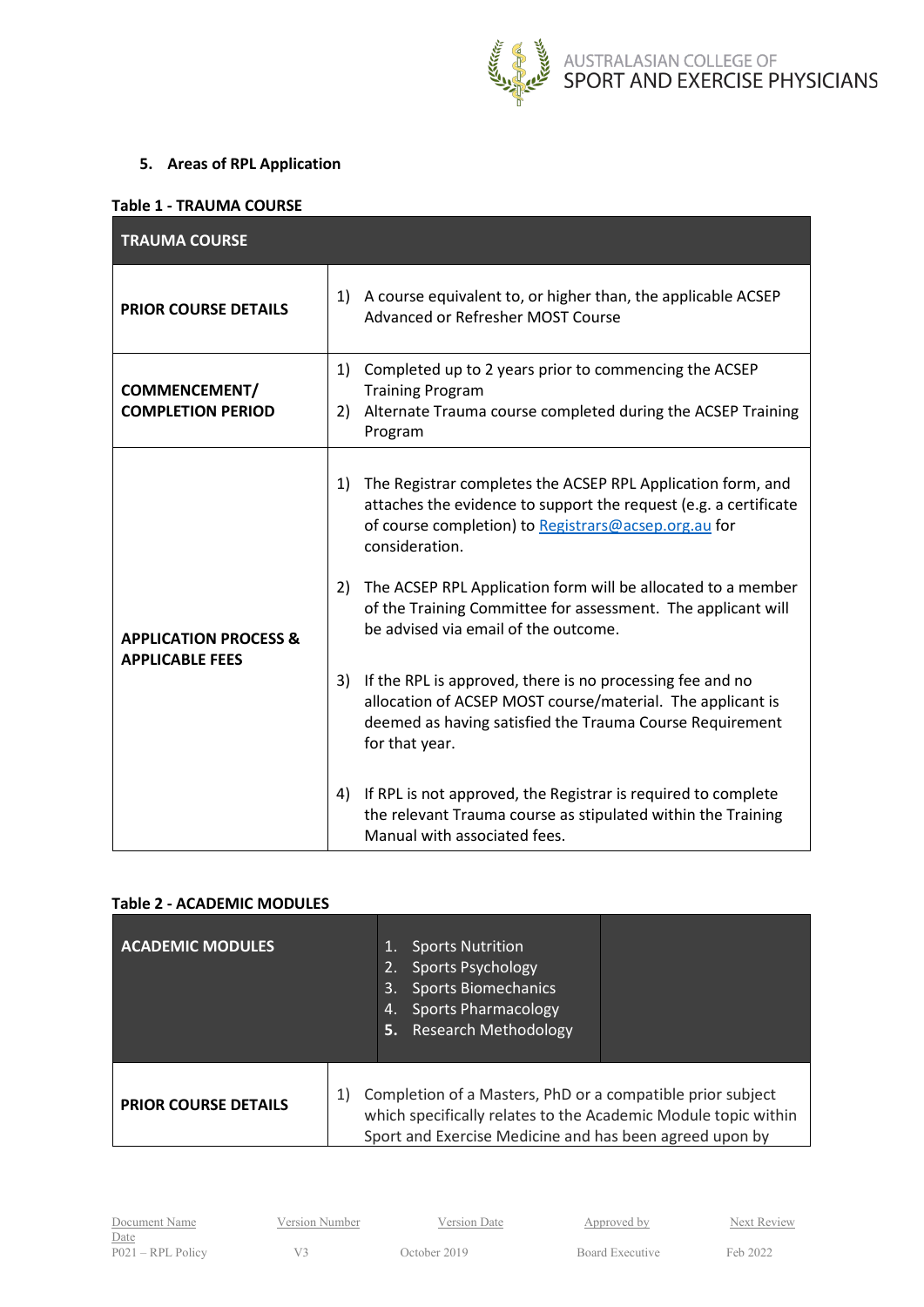

|                                                            |    | Research and/or Training Committee as per Eligibility section<br>above                                                                                                                                                                                                                                                                                                                 |
|------------------------------------------------------------|----|----------------------------------------------------------------------------------------------------------------------------------------------------------------------------------------------------------------------------------------------------------------------------------------------------------------------------------------------------------------------------------------|
|                                                            | 2) | Must demonstrate competency in all learning outcomes of the<br>relevant ACSEP module. Partial exemptions are not granted.                                                                                                                                                                                                                                                              |
|                                                            | 3) | Final grade must be at the equivalent of 70% or above.                                                                                                                                                                                                                                                                                                                                 |
|                                                            | 1) | Commenced up to 3 years prior to starting the ACSEP Training<br>Program and completed prior to starting the ACSEP Training<br>Program, however courses completed during the ACSEP<br>Training Program can be submitted for consideration.                                                                                                                                              |
| <b>COMMENCEMENT/</b><br><b>COMPLETION PERIOD</b>           | 2) | External modules/courses will not be considered for RPL or as<br>replacements to ACSEP Training Program Academic Modules                                                                                                                                                                                                                                                               |
|                                                            | 3) | A PhD in relation to Research Methodology Academic Module<br>can be completed any time prior to starting the ACSEP Training<br>Program.                                                                                                                                                                                                                                                |
|                                                            |    |                                                                                                                                                                                                                                                                                                                                                                                        |
|                                                            | 1) | Once on the Training Program and considering applying for<br>RPL, applicants should discuss options with National Training<br>Coordinator (registrars@acsep.org.au) to assist in determining<br>suitability                                                                                                                                                                            |
|                                                            | 2) | The Registrar must complete and submit ACSEP RPL<br>Application form along with all required supporting material<br>(such as academic transcript, course certificates, course<br>syllabus etc.), to the Registrars@acsep.org.au. The application<br>will be submitted to the Training Committee, and or the<br>Research Committee, for consideration.                                  |
| <b>APPLICATION PROCESS &amp;</b><br><b>APPLICABLE FEES</b> | 3) | Depending on the complexity of the RPL request, the Registrar<br>will be advised of the outcome within 2-4 weeks.                                                                                                                                                                                                                                                                      |
|                                                            | 4) | There is an associated fee for Academic Modules which is<br>listed on both the online Fee Schedule. If RPL is approved for<br>an Academic Module, an invoice will be sent to the Registrar<br>(equivalent to 50% of the Academic Module cost, per<br>Academic Module). This fee covers the cost of the RPL<br>Request and allocation of the ACSEP Academic Module to the<br>Registrar. |
|                                                            | 5) | Once the fee is paid, the ACSEP Academic Module will be<br>allocated to the Registrar via the online Learning Management                                                                                                                                                                                                                                                               |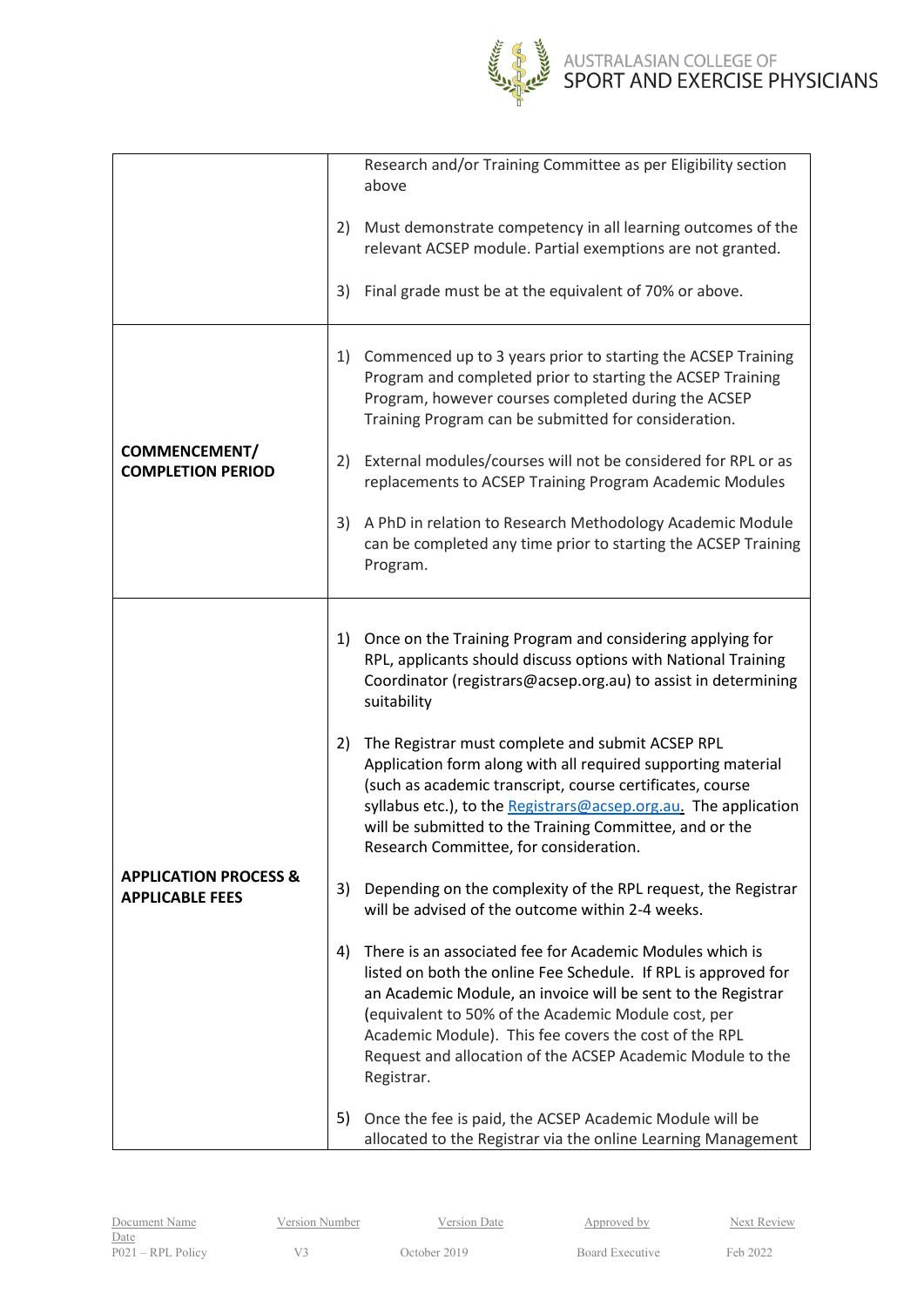

AUSTRALASIAN COLLEGE OF<br>SPORT AND EXERCISE PHYSICIANS

|  | System. The Registrar is deemed as having completed that<br>Academic Module Requirement.                                                                    |
|--|-------------------------------------------------------------------------------------------------------------------------------------------------------------|
|  | If RPL is declined, the Registrar is required to purchase the<br>Academic Module at the normal cost to be completed as per<br>normal training requirements. |

## <span id="page-5-0"></span>**Table 3 - RESEARCH PROJECT**

| <b>RESEARCH PROJECT</b>                                    |                                                                                                                                                                                                                                                                                                                                                                                                                                                                                     |  |
|------------------------------------------------------------|-------------------------------------------------------------------------------------------------------------------------------------------------------------------------------------------------------------------------------------------------------------------------------------------------------------------------------------------------------------------------------------------------------------------------------------------------------------------------------------|--|
|                                                            | 1)<br>Completion of a PhD Research Degree which:<br>a) Must be relevant to Sport and Exercise Medicine, using<br>similar criteria for acceptable Research Projects for<br>Registrars on the Training Program<br>b) The Research Methodology Academic Module will be<br>accepted as part of PhD and is not required to be<br>completed again.                                                                                                                                        |  |
| <b>PRIOR COURSE DETAILS</b>                                | 2) Completion of a Master's by Research degree or completion of<br>a research project external to a degree:<br>a) Must be related to Sport and Exercise Medicine (as<br>detailed above)<br>b) The resulting manuscript must be published within a<br>Medline Indexed Journal and the Registrar must be the<br>first author<br>c) The Research Methodology Academic Module will be<br>separately assessed on an individual basis and by request<br>(as per Table 2 Academic Modules) |  |
| <b>COMMENCEMENT/</b><br><b>COMPLETION PERIOD</b>           | 1) A PhD Research Project completed prior to starting the ACSEP<br>Training Program will be considered for RPL.<br>2) A Masters by Research Degree, resulting in publication<br>completed prior to starting the ACSEP Training Program will<br>be considered for RPL, pending the above criteria are met.<br>3) Published Research projects completed prior to starting the<br>ACSEP Training Program can be submitted for consideration of<br>RPL.                                 |  |
| <b>APPLICATION PROCESS &amp;</b><br><b>APPLICABLE FEES</b> | 1)<br>Once on the Training Program if the Registrar is considering<br>applying for RPL for their Research Project, they should<br>discuss it with the Research Officer (RO), within three months<br>of commencing training to assist in determining suitability.                                                                                                                                                                                                                    |  |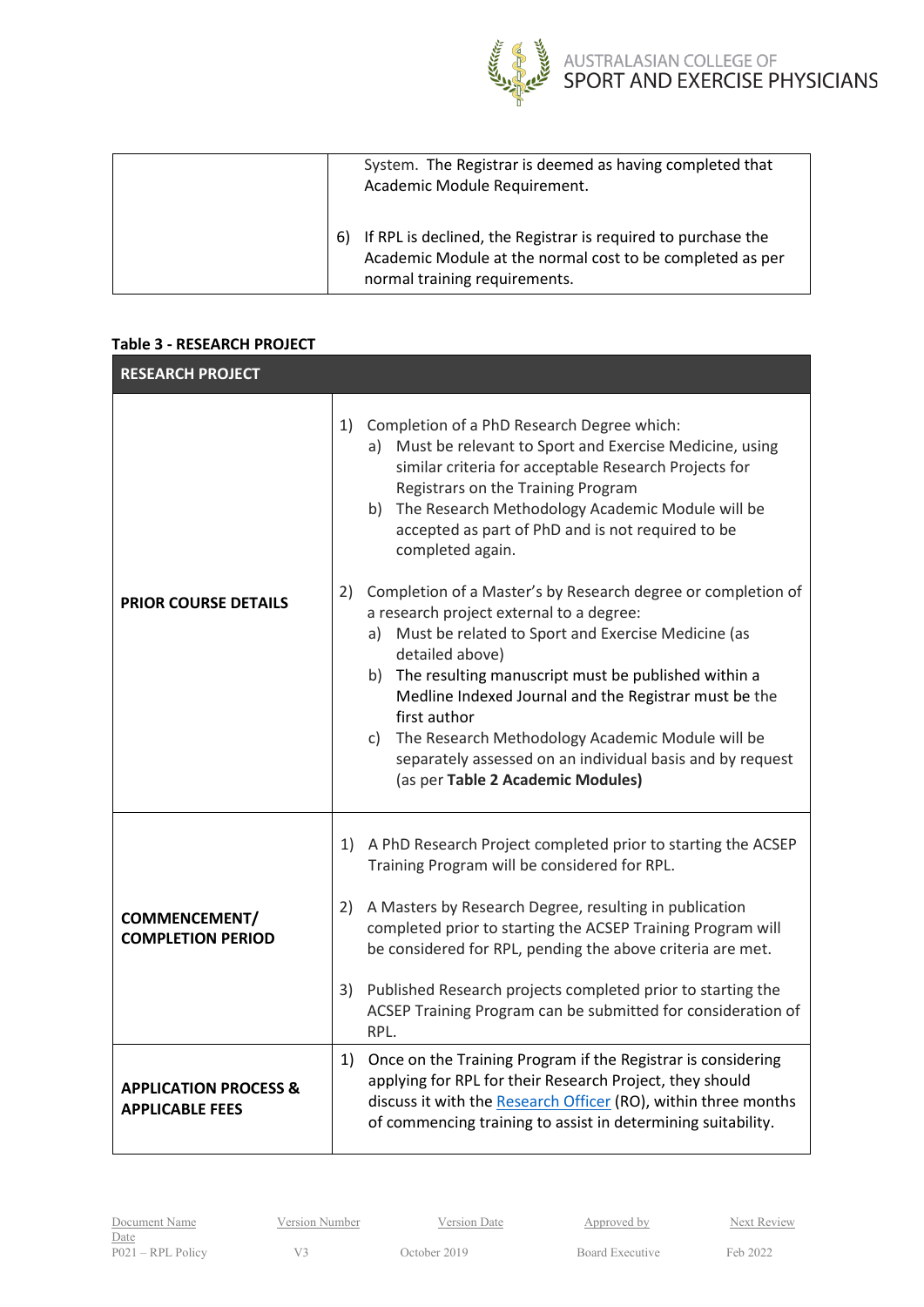

| 2) | Applicants are required to complete and submit the required<br>ACSEP RPL Application form (appendix A) to the research<br>officer along with all supporting material (i.e. copy of the<br>published paper, academic transcript, course certificates,<br>course syllabus, etc.)                                            |
|----|---------------------------------------------------------------------------------------------------------------------------------------------------------------------------------------------------------------------------------------------------------------------------------------------------------------------------|
| 3) | The Registrar pays \$250 for RPL assessment. If RPL is granted,<br>they pay a further \$650 (\$900 in total) and receive access to<br>the research module.                                                                                                                                                                |
| 4) | The RO will submit the RPL Request to the Research<br>Committee for a formal Recommendation. Upon receipt of<br>the Research Committee Recommendation, the Approving<br>Authority is the Training Committee. The RO will advise the<br>Registrar of the RPL outcome after the Training Committee<br>decision.             |
| 5) | If RPL is approved for the Research Project, the Registrar is<br>deemed as having completed the ACSEP Training Program<br>Research Project Requirement. The Registrar is still required<br>to present at an ACSEP Conference regardless if they have<br>presented this research previously.                               |
|    | a) If RPL is approved due to the completion of a PhD, the<br>applicant must pay the associated fee for the RPL of the<br>Research Methodology Academic Module as outlined in<br>Table 2.<br>b) If RPL is declined the Registrar is required to plan and<br>conduct Research Project as per the ACSEP Training<br>Program. |
| 6) | If RPL is declined in the case of a PhD, the Registrar is required<br>to complete the Research Methodology Academic Module<br>and pay the associated fee as outlined in Table 2.                                                                                                                                          |

## <span id="page-6-0"></span>**Table 4 - RECOGNITION OF SPECIALTY EXPERIENCE**

| <b>RECOGNITION OF SPECIALTY EXPERIENCE</b> |                                                                                                                                                                                                                                                                                                                                                                                                                                                                                                                   |  |  |
|--------------------------------------------|-------------------------------------------------------------------------------------------------------------------------------------------------------------------------------------------------------------------------------------------------------------------------------------------------------------------------------------------------------------------------------------------------------------------------------------------------------------------------------------------------------------------|--|--|
| <b>PRIOR EXPERIENCE DETAILS</b>            | The submission of a formal application for Specialty<br>1)<br>Experience can be made for certain experiential SEM Learning<br>and/or Professional Experience(s).<br>Such applications will be only be considered for certain<br>2)<br>medical roles in sport and exercise medicine context(s). These<br>roles may include (but not be limited to) appointments to<br>Sporting Teams and Sports Events. These roles must be, at<br>least, the equivalent of the applicable ACSEP Training Program<br>requirements. |  |  |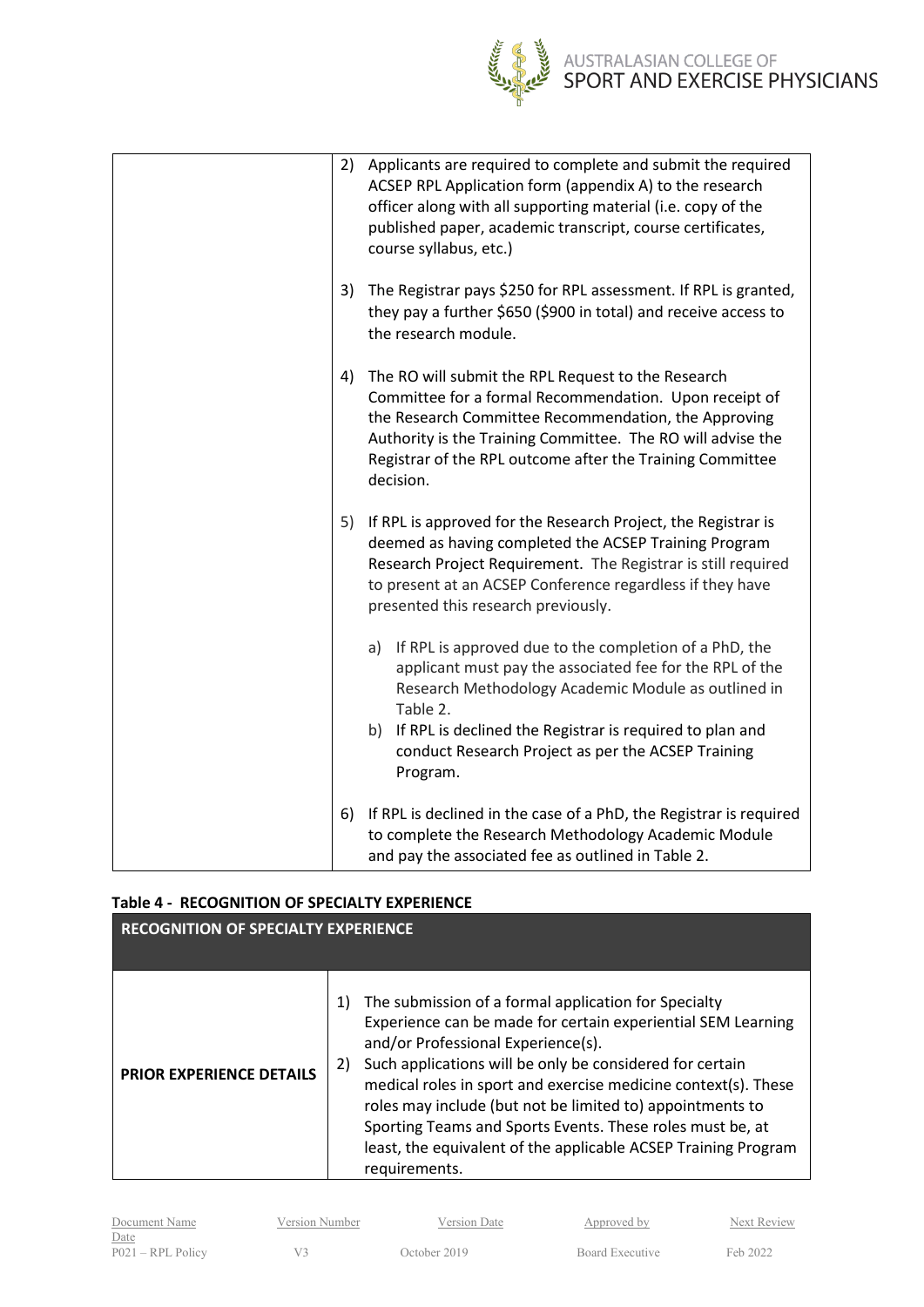

# AUSTRALASIAN COLLEGE OF<br>SPORT AND EXERCISE PHYSICIANS

|                                                            | 3)             | To be considered for RPL, all applications for experiential SEM<br>Learning and/or Professional Experience(s) must refer or<br>adhere to each of the Principles of RPL and eligibility criteria as<br>outlined in this policy.                                                                                                                                                                                                                                                                                                                                                                                                                                                                             |
|------------------------------------------------------------|----------------|------------------------------------------------------------------------------------------------------------------------------------------------------------------------------------------------------------------------------------------------------------------------------------------------------------------------------------------------------------------------------------------------------------------------------------------------------------------------------------------------------------------------------------------------------------------------------------------------------------------------------------------------------------------------------------------------------------|
|                                                            | 4)             | Prior experience must be undertaken at a site considered<br>appropriate for this experience with appropriate supervision<br>and SEM teaching & learning opportunities, as assessed by the<br>relevant committee.                                                                                                                                                                                                                                                                                                                                                                                                                                                                                           |
|                                                            | 5)             | Successful applicants must have had, at least, the equivalent<br>role(s) and responsibility/responsibilities of an ACSEP Registrar<br>on the Training Program.                                                                                                                                                                                                                                                                                                                                                                                                                                                                                                                                             |
|                                                            | 6)             | Prior experience must demonstrate clearly the attainment of<br>key learning objectives of the ACSEP Training Program.                                                                                                                                                                                                                                                                                                                                                                                                                                                                                                                                                                                      |
| <b>COMMENCEMENT/</b>                                       | 1)             | The Speciality Experience must be undertaken prior to entry to<br>the ACSEP Training Program; and less than 5 years prior to<br>commencing on the ACSEP Training Program.                                                                                                                                                                                                                                                                                                                                                                                                                                                                                                                                  |
| <b>COMPLETION PERIOD</b>                                   | 2)             | The period of Speciality Experience must be relevant and<br>updated; and demonstrate knowledge and skills that relate<br>directly to the intended area of training.                                                                                                                                                                                                                                                                                                                                                                                                                                                                                                                                        |
|                                                            | 1)<br>2)<br>3) | The Registrar will complete the ACSEP RPL Application form<br>(appendix A) and pay the appropriate application fee.<br>The fee for assessment of RPL for a period of training time<br>(e.g. Specialty Experience which may include Sporting teams<br>and Sports Events) is \$2075 AUD or \$1931 NZ.<br>The fee for assessment of RPL for Event & Team Coverage<br>Category 2: Collision/Contact Team Coverage only is \$200<br>AUD.                                                                                                                                                                                                                                                                        |
| <b>APPLICATION PROCESS &amp;</b><br><b>APPLICABLE FEES</b> | 4)<br>5)       | Once the fee has been paid, the completed form can be<br>emailed to registrars@acsep.org.au. The application form<br>includes a curriculum mapping tool with sections for the<br>applicant to identify the specific programs/modules/events<br>within the ACSEP Training Program for which they are applying<br>for RPL.<br>The application form must be accompanied by evidence that<br>supports the RPL request (e.g. certificate of completion, formal<br>letter from a Team/Event detailing the role, hours, coverage).<br>The National Training Coordinator (NTC) will undertake a<br>preliminary review of the submission to ensure the<br>information provided is relevant, clearly mapped and that |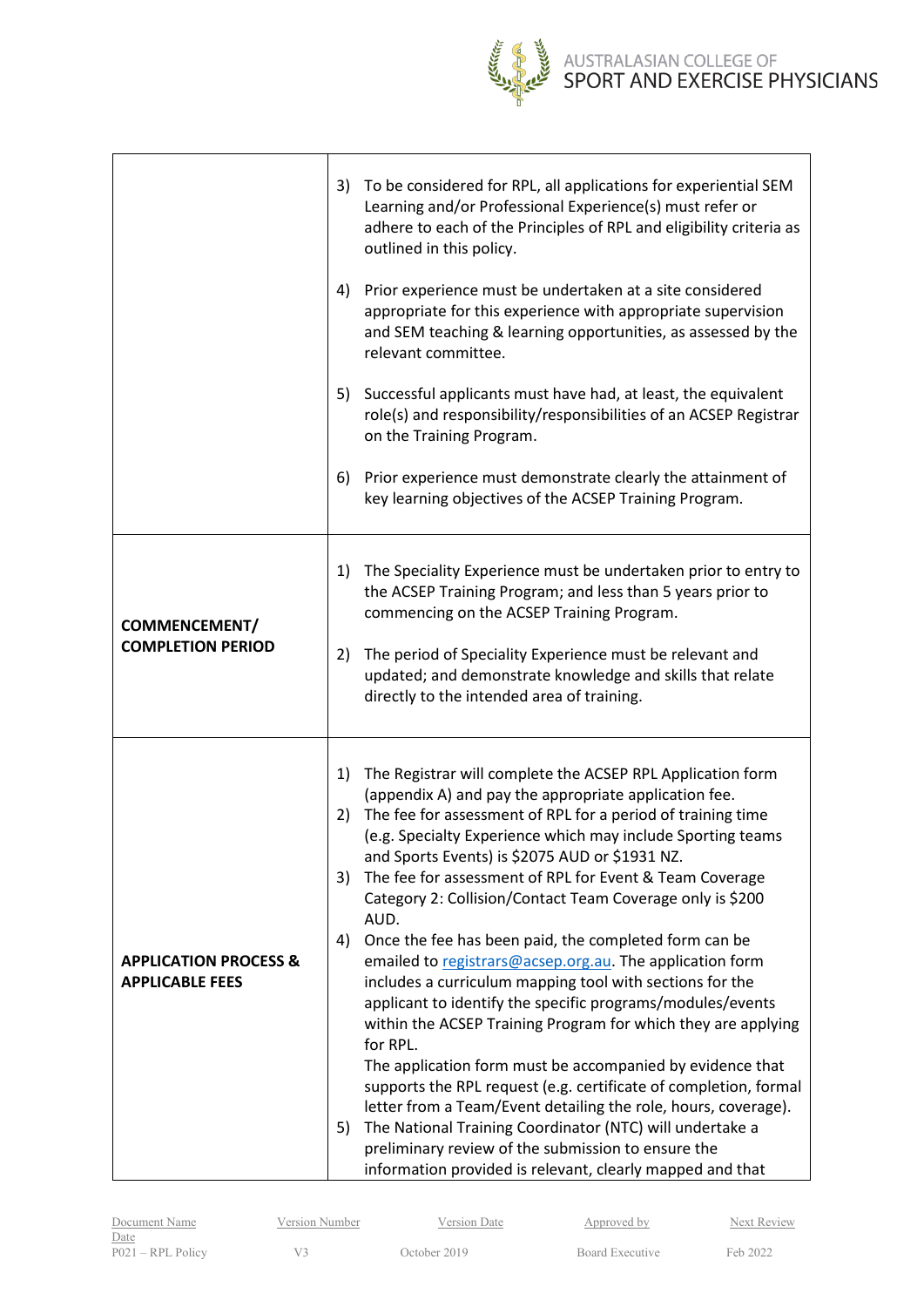

|    | appropriate and sufficient forms of evidence are provided. The<br>applicant may need to submit additional evidence if<br>requested.<br>6) The NTC will forward ACSEP RPL Application form and<br>supporting evidence to the relevant committee for<br>consideration. In most circumstances this would be the ACSEP<br>Training Committee but may include other relevant<br>committees.                                                                                                                |
|----|-------------------------------------------------------------------------------------------------------------------------------------------------------------------------------------------------------------------------------------------------------------------------------------------------------------------------------------------------------------------------------------------------------------------------------------------------------------------------------------------------------|
|    | 7) All RPL applications for Specialty Experience are assessed<br>individually due to the uniqueness of the potential relevant<br>training experience.                                                                                                                                                                                                                                                                                                                                                 |
|    | 8) In assessing the application, the relevant committee will refer<br>to the Principles of RPL and eligibility as outlined in this policy<br>and will consider the applicant's knowledge, skills,<br>qualifications and experience based on the length, breadth<br>and seniority of professional or specialty experience compared<br>to the expected outcomes of the ACSEP Training Program.                                                                                                          |
| 9) | The outcome will be communicated in writing to the applicant<br>from a representative of the relevant committee or the RTC:                                                                                                                                                                                                                                                                                                                                                                           |
|    | a) RPL Request Granted - The applicant's request meets the<br>required standard and is granted without conditions.<br>b) RPL Request Partially Granted - The assessor agrees the<br>applicant's claim is valid but does not agree with the full<br>scope of the application. The exemption granted is less<br>than requested, or the full application is granted with<br>conditions<br>c) RPL Request Not Granted $-$ It is not appropriate for the<br>assessor to grant any part of the application. |
|    | 10) If RPL is denied, the Registrar is required to complete the<br>relevant areas of the Training Program as stipulated within the<br>Training Manual with any/all associated fees.                                                                                                                                                                                                                                                                                                                   |

## <span id="page-8-0"></span>**6. POLICY RESPONSIBILITIES**

## <span id="page-8-1"></span>**i. Exceptional or Special Circumstances**

ACSEP acknowledges that exceptional circumstances may arise which impact on an individual's ability to submit their application prior to due dates or otherwise comply with the principles or eligibility criteria of this policy. In an exceptional circumstance, an application for special consideration must be provided by the Registrar applicant (or delegate thereof) in writing to the relevant committee, as promptly as the circumstance permits. For further information please see the *P023 ACSEP Special Consideration Policy.*

| Document Name       | Version Number | Version Date | Approved by     | Next Rey |
|---------------------|----------------|--------------|-----------------|----------|
| Date                |                |              |                 |          |
| $P021 - RPL$ Policy |                | October 2019 | Board Executive | Feb 2022 |

Next Review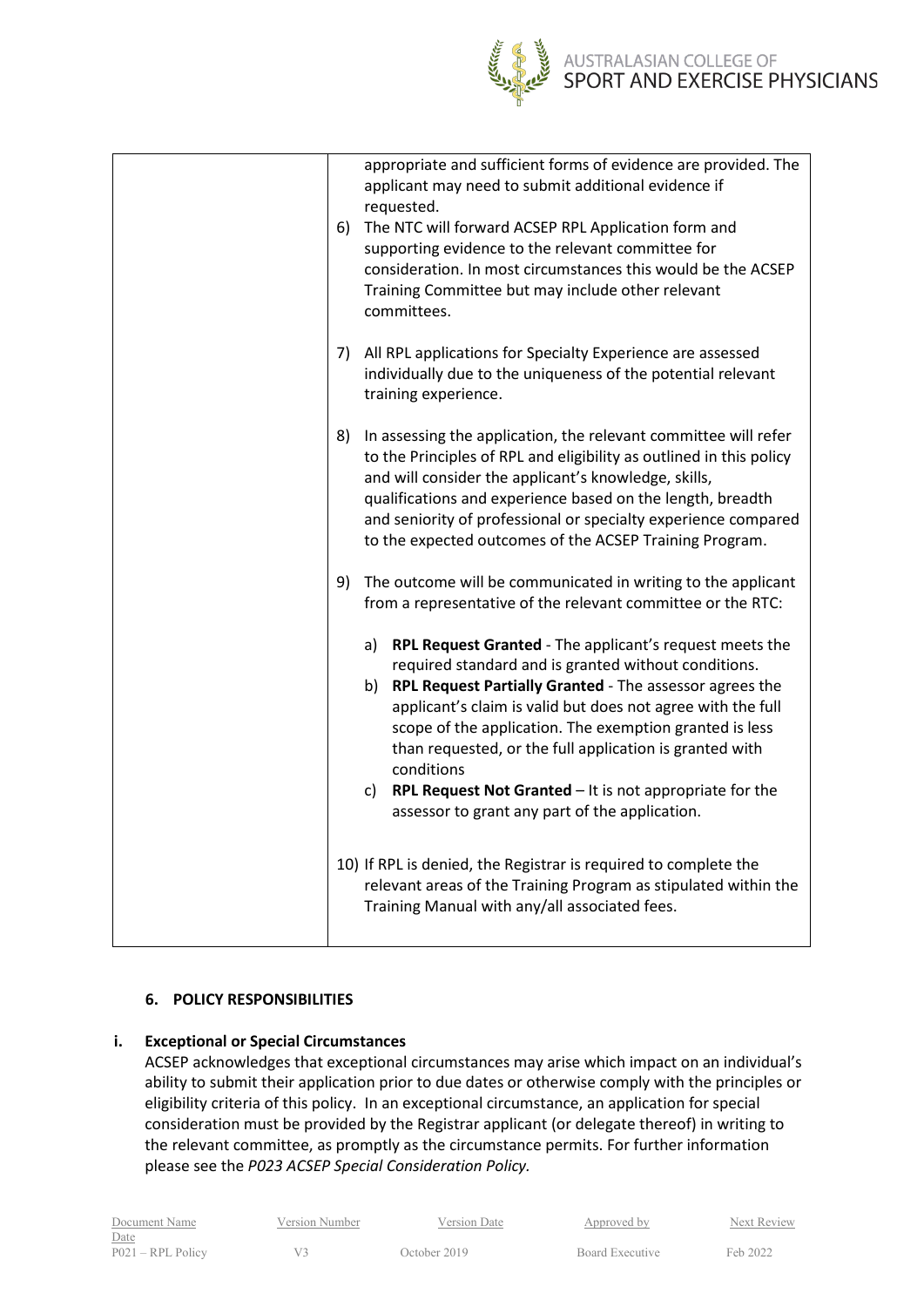

### <span id="page-9-0"></span>**ii. Complaints and Appeals Process**

It is ACSEP policy that any adverse feedback (written or verbal) from membership or external personnel about college policy or procedures will be followed up on and investigated thoroughly as per the most current version of the *P002 ACSEP Grievance Policy and Procedure.* There is a reconsideration, review and appeals process available should an applicant remain dissatisfied with an eligible decision, as outlined in the ASCEP *P019 Appeals Regulation.*

### <span id="page-9-1"></span>**iii. Reporting**

No additional reporting outside of this policy is required.

## <span id="page-9-2"></span>**iv. Records Management**

Staff must maintain all records relevant to administering this policy in a recognised ACSEP record keeping system as per *P012 Records Management Policy* and associated procedures. ACSEP complies to the principles of protecting the privacy of data and documents as set out in *P004 Privacy Policy* and associated procedures. Any third-party providers are required to comply with the Australian Privacy Principles outlined in the Privacy Act 1988.

## <span id="page-9-3"></span>**v. Related Legislation and Documents**

ASCEP Training Manual and Curriculum – the most current online version P002 ACSEP Grievance Policy and Procedure P023 ACSEP Special Consideration Policy P019 ASCEP Appeals Regulation P004 ASCEP Privacy Policy P012 ASCEP Records Management Policy FORM RS4.1 Registrar Research Proposal FORM Ad.2 Recognition of Prior Learning Request

### <span id="page-9-4"></span>**vi. Compliance, monitoring and review**

The ACSEP Registrar and Training Coordinator, ASCEP Research Officer, ACSEP Training Committee, ACSEP Research Committee, ACSEP Zone Training Coordinators and ACSEP Clinical Training Supervisors are each responsible for ensuring that these procedures are followed, and this policy will be monitored, reviewed and evaluated regularly for changes by the National Office and ACSEP CEO and ACSEP Board.

## <span id="page-9-5"></span>**vii. Feedback**

ACSEP staff may provide feedback about this document by emailing ACSEP Policy and Systems Administrator [nationaloffice@acsep.org.au](mailto:nationaloffice@acsep.org.au)

| <b>Approval and Review</b>    | <b>Details</b>                                     |
|-------------------------------|----------------------------------------------------|
| <b>Approval Authority</b>     | ACSEP CEO and ACSEP Board of Directors             |
| Advisor or Advisory Committee | ACSEP Research Committee, ACSEP Training Committee |
| to Approval Authority         |                                                    |
| <b>Policy Administrator</b>   | <b>ACSEP Policy and Systems Administrator</b>      |
| <b>Next Review Date</b>       | Feb 2022                                           |

### <span id="page-9-6"></span>**viii. Approval and Review Details**

Date P021 – RPL Policy V3 October 2019 Board Executive Feb 2022

Document Name Version Number Version Date Approved by Next Review